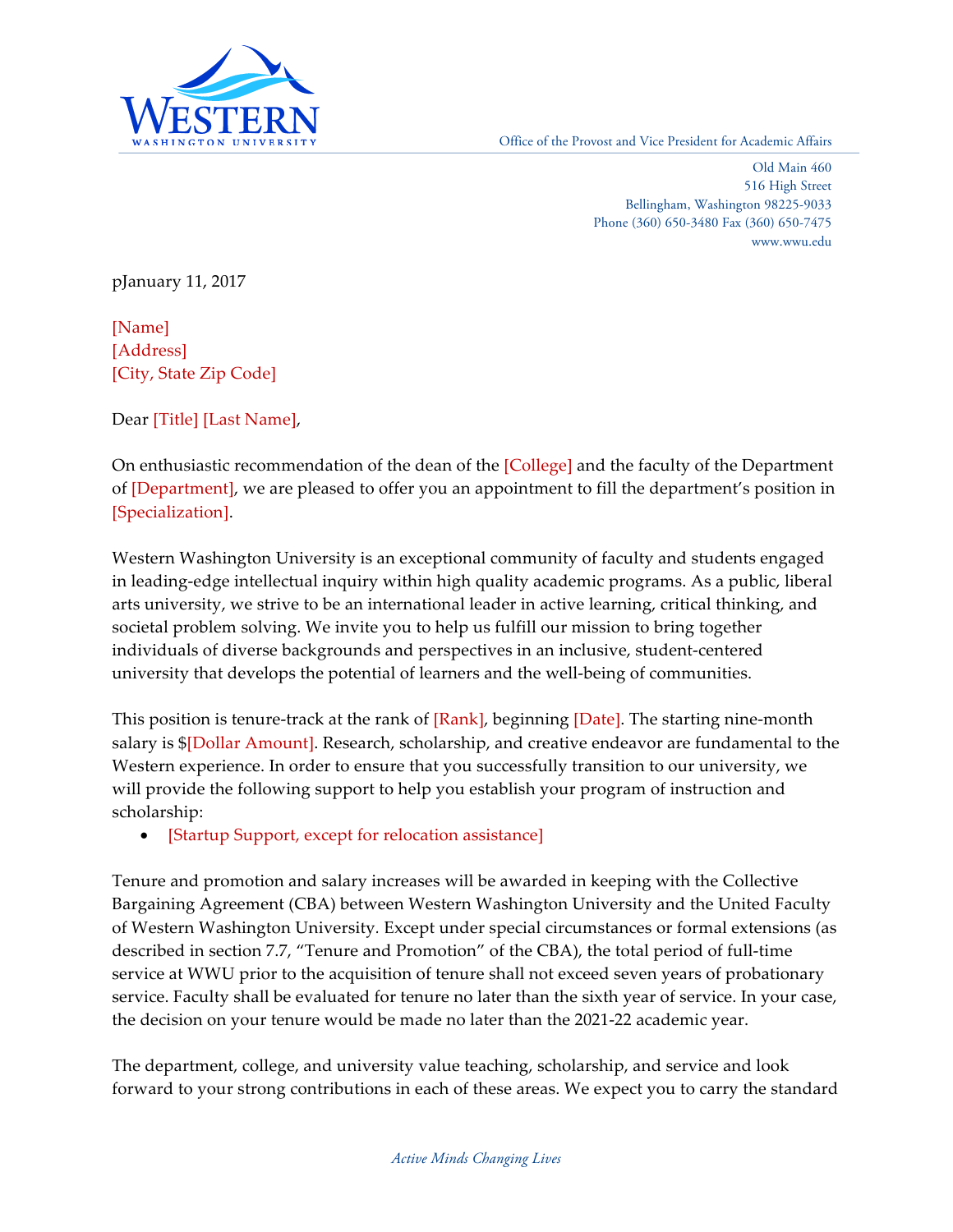January 11, 2017 [Name] Page 2 of 3

teaching load for faculty in the Department of [Department], to participate in assessment activities, and to teach courses at all levels—including courses meeting General University Requirements, service courses, and graduate courses. We expect you to be an exemplary teacher, to engage students actively in their own learning, to maintain high standards regarding course content and student performance, and to contribute to the development of our programs and curricula. We also expect you to maintain a rigorous program of scholarly activity appropriate to your discipline and in keeping with your College and Departmental Unit Evaluation Plan. You will participate in departmental, university, and professional service activities. As a new member of the department, your service assignments will initially be modest, allowing for concentration on teaching and research, but after some time for adjustment, and guided by your department chair, we expect you to become involved in a wider range of service functions. Western is the university it is because of its strong faculty who take seriously their roles in the shared governance of the institution.

 As a probationary faculty member, your performance will be evaluated annually by the tenured faculty and chair of the Department of [Department] and by the dean of the [College]. These reviews will include an opportunity for you and your chair to discuss the evaluation, your continued growth and development as a teacher and scholar, and your progress towards tenure and promotion. We have every confidence that you will make many valued contributions as a member of the faculty.

 Western faculty have established a rigorous Code of Faculty Ethics to preserve healthy learning and work environments. This code emphasizes mutual respect, openness to ideas, academic freedom, the rights and protections of research subjects, and the dignity of students, faculty, staff, and our many other constituents and stakeholders. In support of the institutional mission, please read the faculty handbook and collective bargaining agreement.

 To facilitate your transition to Western Washington University, you will receive assistance for moving expenses up to \$[Dollar Amount] through a [Moving Option]. Please reference the Employee Moving Guide, for more information regarding relocation. Once you accept the terms of this offer, you should expect to receive an *A-33 Moving Assistance Authorization Form*, which must be signed and returned to [Name of Department Contact] before any relocation assistance can be provided.

 We hope you will accept our invitation and the conditions of this letter of offer. If you do, please sign below and return this letter in the envelope provided, with a copy of your original transcript verifying your highest degree, to be received no later than [Date]. After that date, this letter will no longer constitute a commitment to these conditions on our part, unless extended by mutual agreement.

 This offer of employment is contingent upon a complete background check satisfactory to the university and your ability to meet federal employment eligibility requirements.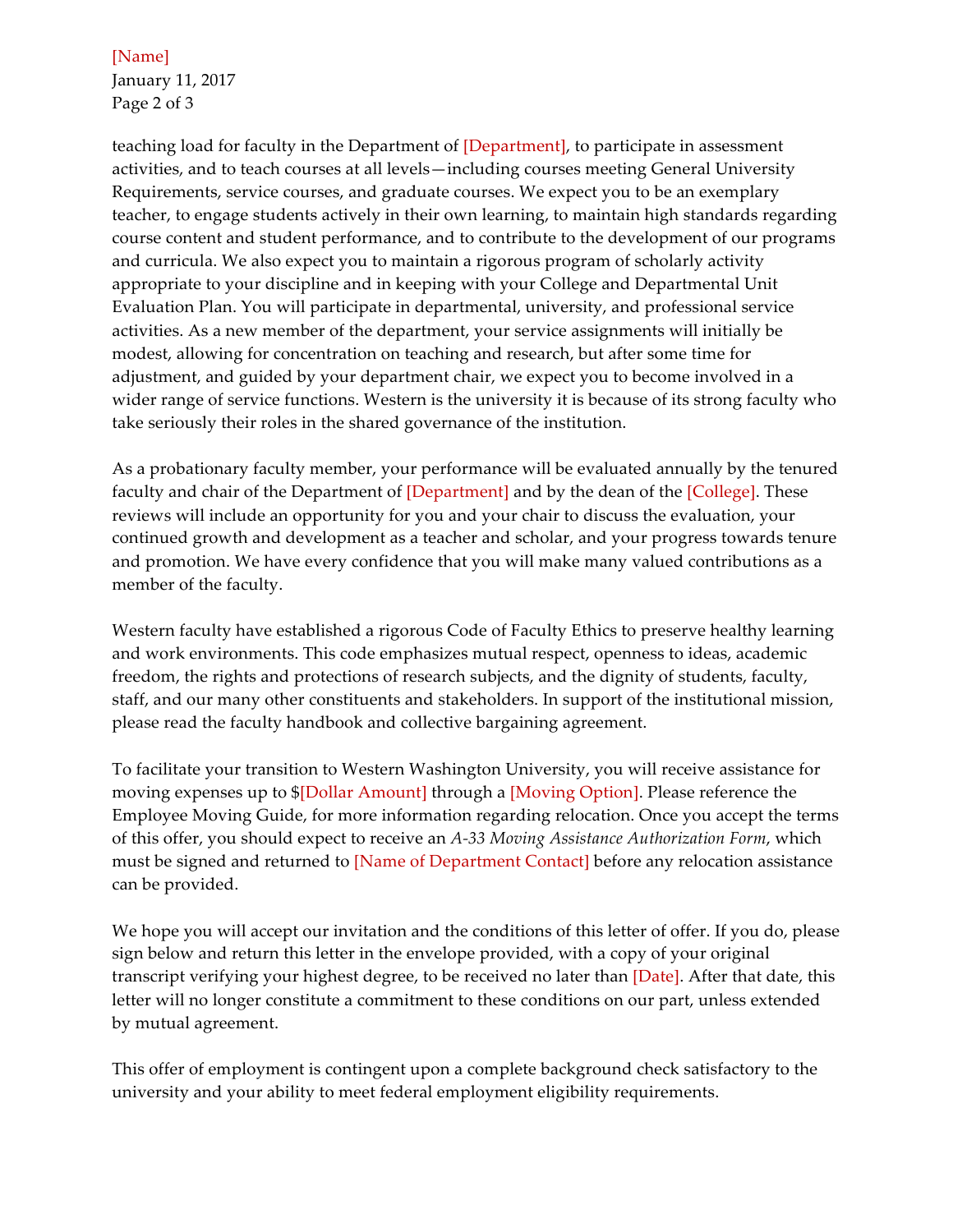January 11, 2017 [Name] Page 3 of 3

 In sum, we are delighted at the prospect of your joining our tenure track faculty. We are confident you will become a distinguished member of Western's faculty, enhancing the programs of the Department of [Department] and the university through your instruction and mentoring of students, strong scholarship in your field, and service to the university and your profession.

Sincerely,

 Department of [Department] [Name], Chair

[Name], Dean [College]

 Brent Carbajal, Provost and Vice President for Academic Affairs

Enclosures: See Appendix

*CONDITIONS ACCEPTED: DATE:*